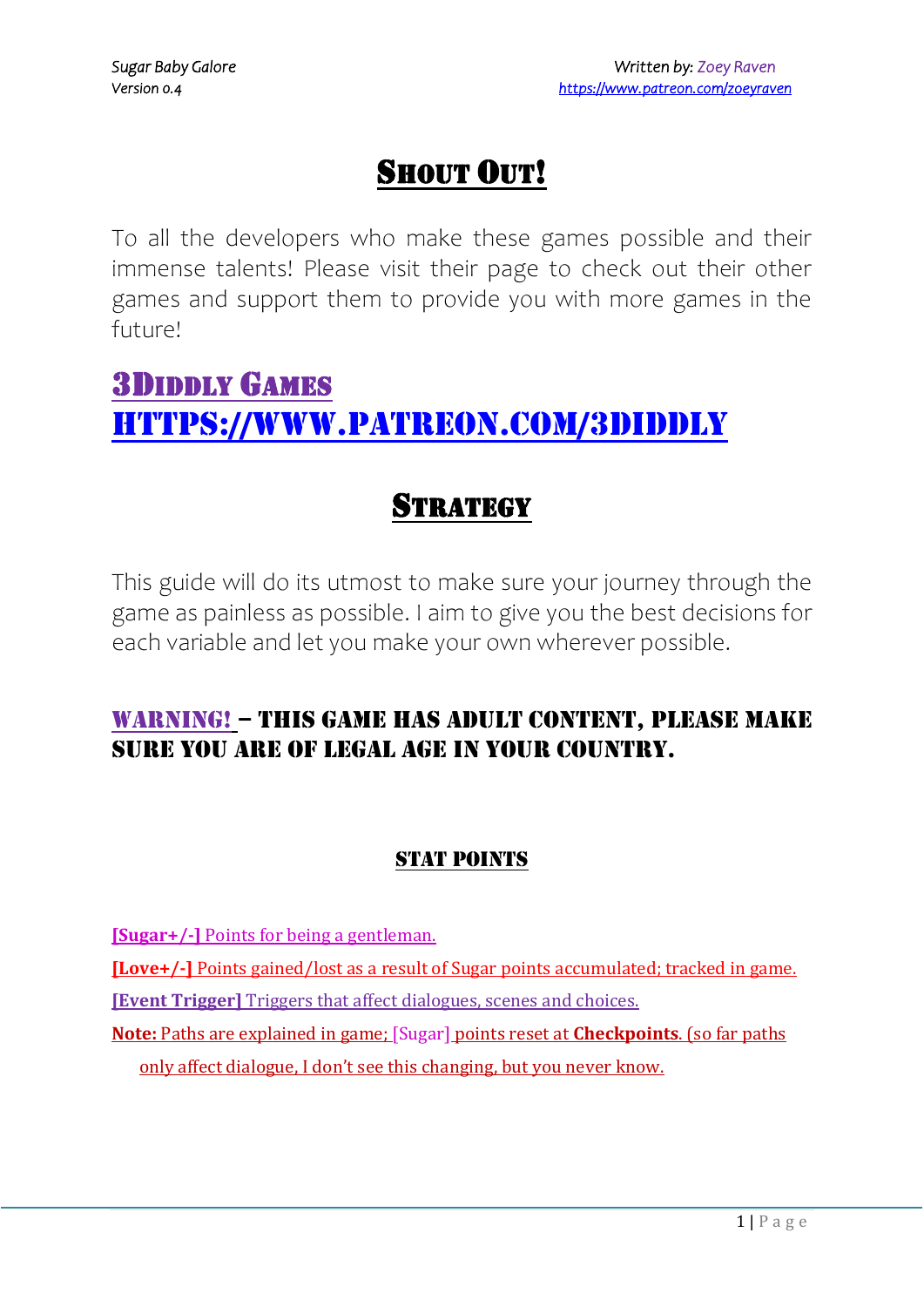# Sugar Baby Galore<br>Version 0.4

#### Written by: Zoey Raven https://www.patreon.com/zoeyraven

# Contents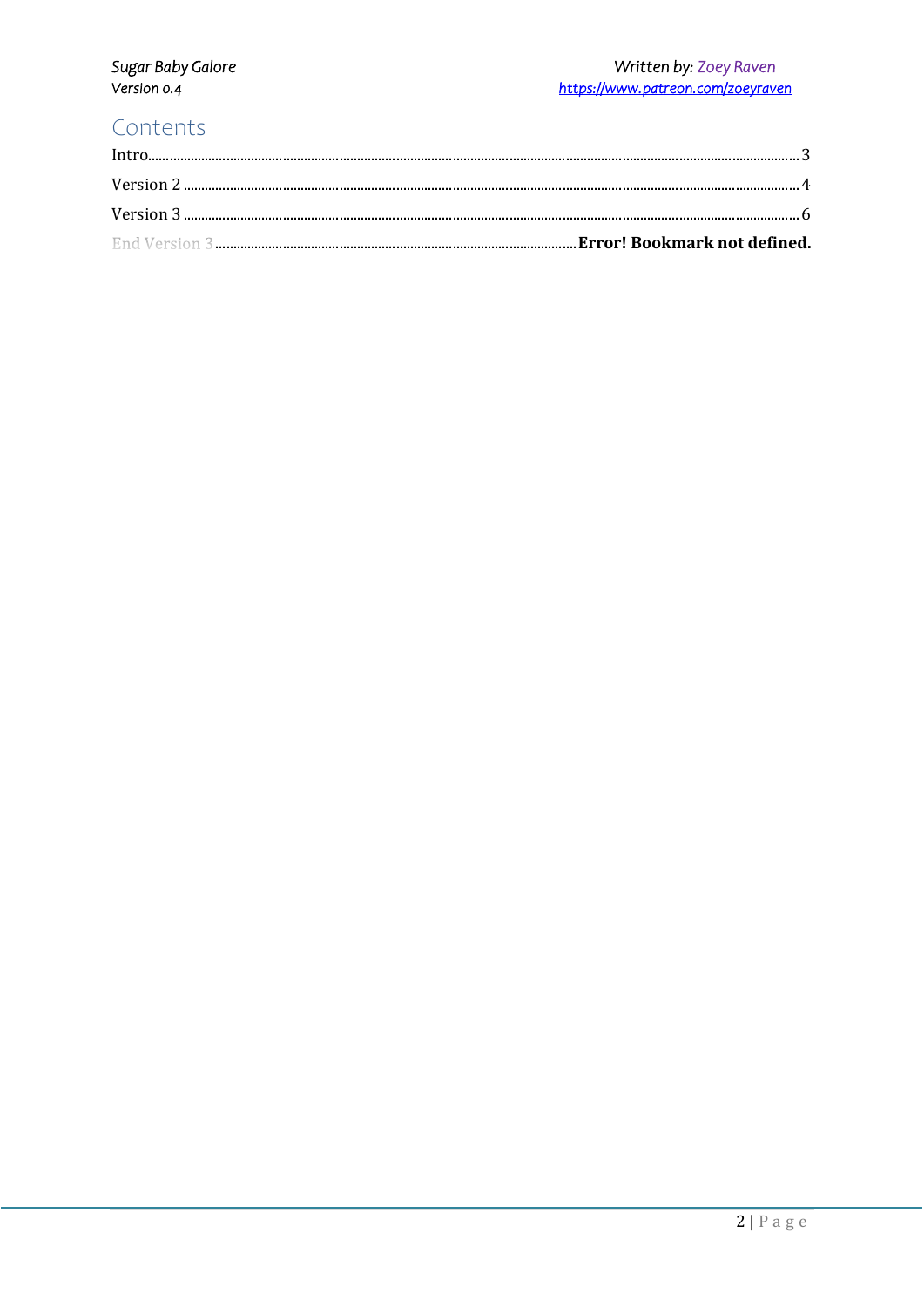### Intro

<span id="page-2-0"></span>**Note:** The "**Path**" you choose for each girl will affect their story for the entire game.

#### **April**

| 1. | <b>Choose One:</b> | A) Since I'm paying, I'll order for<br><b>B</b> ) What kind of drink would you | [Sugar-1] [IntBeerPickApril]<br>$[Sugar+1]$ |
|----|--------------------|--------------------------------------------------------------------------------|---------------------------------------------|
| 2. | <b>Choose One</b>  | A) Guidance Path.<br><b>B)</b> Corruption Path.                                | [AprilPath1]<br>[AprilPath2]                |
| 3. | <b>Choose One</b>  | A) Do you always jerk men off on<br><b>B</b> ) You don't seem shy at all.      | [Sugar-1] [IntAprilInsult]<br>$[Sugar+1]$   |

**•Checkpoint** [April]: If [Sugar] >1 [Love+1] else [Love-1].

#### **Brianne**

|    | 4. Choose One     | A) I don't think you should do<br><b>B)</b> Well don't expect that men will [Sugar-1] [IntBriInsult] | $[Sugar+2]$                              |
|----|-------------------|------------------------------------------------------------------------------------------------------|------------------------------------------|
| 5. | <b>Choose One</b> | A) You must have great<br><b>B</b> ) It's a good idea to keep a secret.                              | [Sugar-1] [IntBriBfGuild]<br>$[Sugar+1]$ |
|    | 6. Choose One     | A) Guidance Path.<br><b>B</b> ) Corruption Path.                                                     | [BriPath1]<br>[BriPath2]                 |

**•Checkpoint** [Brianne]: If [Sugar] >1 [Love+1] else [Love-1].

#### **Lee**

| 7. | <b>Choose One</b> | A) It's supposed to be a win-win<br><b>B</b> ) Like you, I'm also looking for                                            | [Sugar-1] [IntLeeInsult]<br>$[Sugar+1]$ |
|----|-------------------|--------------------------------------------------------------------------------------------------------------------------|-----------------------------------------|
| 8. | <b>Choose One</b> | A) This is a pretty tough situation to [Sugar+1]<br><b>B</b> ) You can just let him go bankrupt [Sugar-1] [IntLeeGreedy] |                                         |
| 9. | <b>Choose One</b> | A) Guidance Path.<br><b>B)</b> Corruption Path.                                                                          | [LeePath1]<br>[LeePath2]                |

**•Checkpoint** [**Lee**]: If [Sugar] >1 [Love+1] else [Love-1].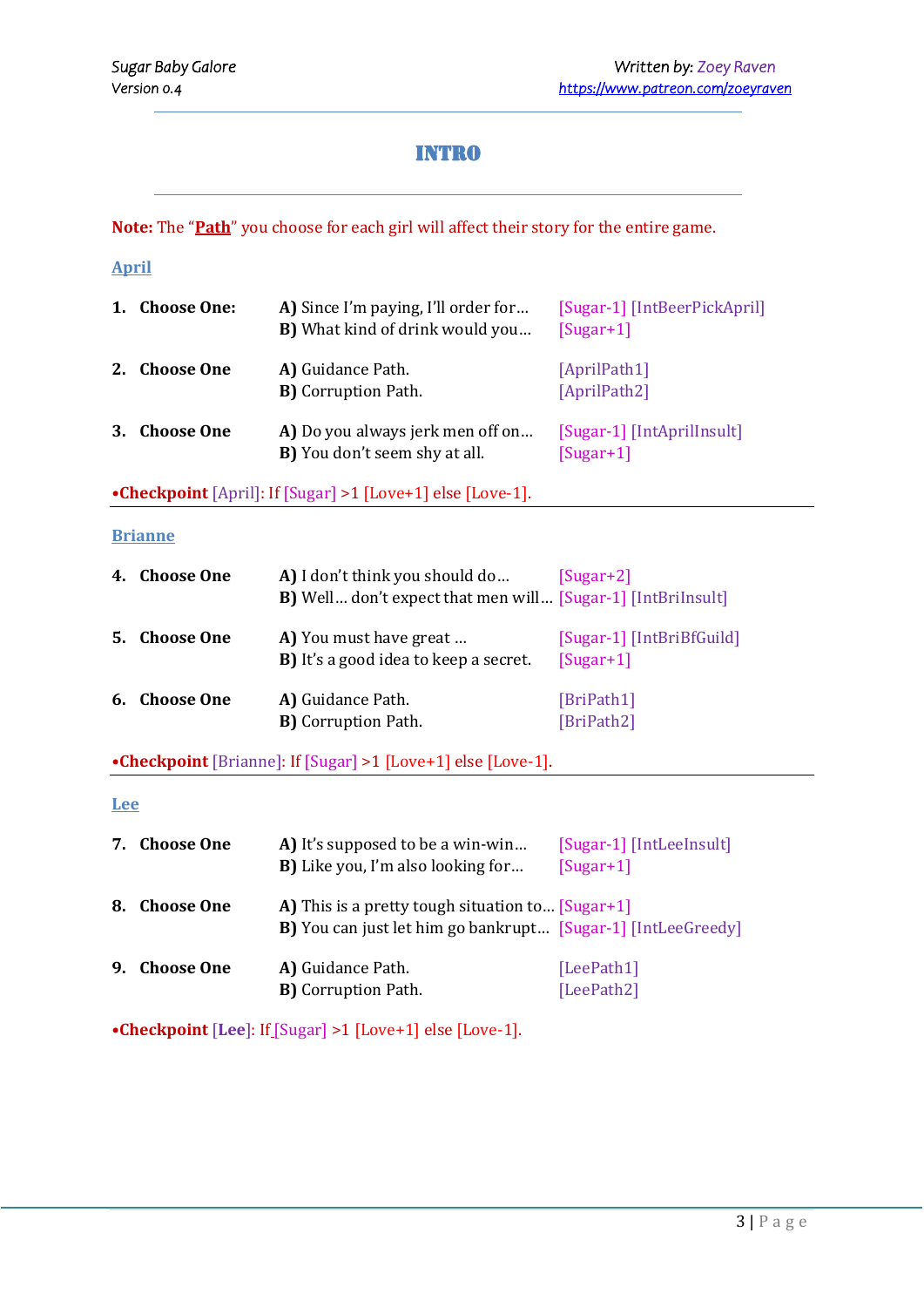## Version 2

<span id="page-3-0"></span>**Note:** You will have a date you can select with all the girls, I will go in order from left to right. Check gallery photos and stats to see what you have unlocked, then click on **Date**. The way this is set up is **Random**, so you just have to keep clicking on each girl and you will get different scenes before you finally get date dialogue, once you get choices go to the label for the girl. It will make sense in game. (Some of the random scenes will affect random stats, but they cannot be accounted for in this guide, however they do not affect your **Sugar/Love** points.) (Also, you can accept random pictures from the girls at this point).

#### **April Date #1**

| <b>1.</b> Why is that weird.                    | $[Sugar+1]$                   |
|-------------------------------------------------|-------------------------------|
| 2. You must have had your heart broken.         | $[Sugar+1]$                   |
| 3. Just keep doing what you're doing baby girl. | $[Sugar+2]$                   |
| •Checkpoint [April], [Love+1].                  | [AprilTier1] [AprilFamilar+1] |

#### **April Choices**

| 4. Choose One: | A) Yeah, this girl is off limits.                 |              |
|----------------|---------------------------------------------------|--------------|
|                | <b>Note:</b> If [Love] <4 this choice we succeed. |              |
|                | <b>B</b> ) No, she's not off limits.              | [AprilShare] |

#### **April Date #2**

**Note:** Depending on you path choices will differ, I will list both when they differ; they all lead to the same points total.

| <b>5.</b> Do you want to get a contract?                                         | $[Sugar+2]$                      |
|----------------------------------------------------------------------------------|----------------------------------|
| <b>6.</b> Are you on the pill?                                                   | $[Sugar+2]$                      |
| •Checkpoint [April], [Love+1].                                                   | [AprilTier2] [AprilFamilar+1]    |
| <b>Brianne Date #1</b>                                                           |                                  |
| <b>7.</b> I'll keep that in mind.                                                | $[Sugar+1]$                      |
| <b>8.</b> Everybody needs to have a cheat day.                                   | $[Sugar+1]$                      |
| <b>9.</b> I respect you, Brianne, but you should loosen up a little. $[Sugar+1]$ |                                  |
| •Checkpoint [Brianne], [Love+1].                                                 | [BianneTier1] [BrianneFamilar+1] |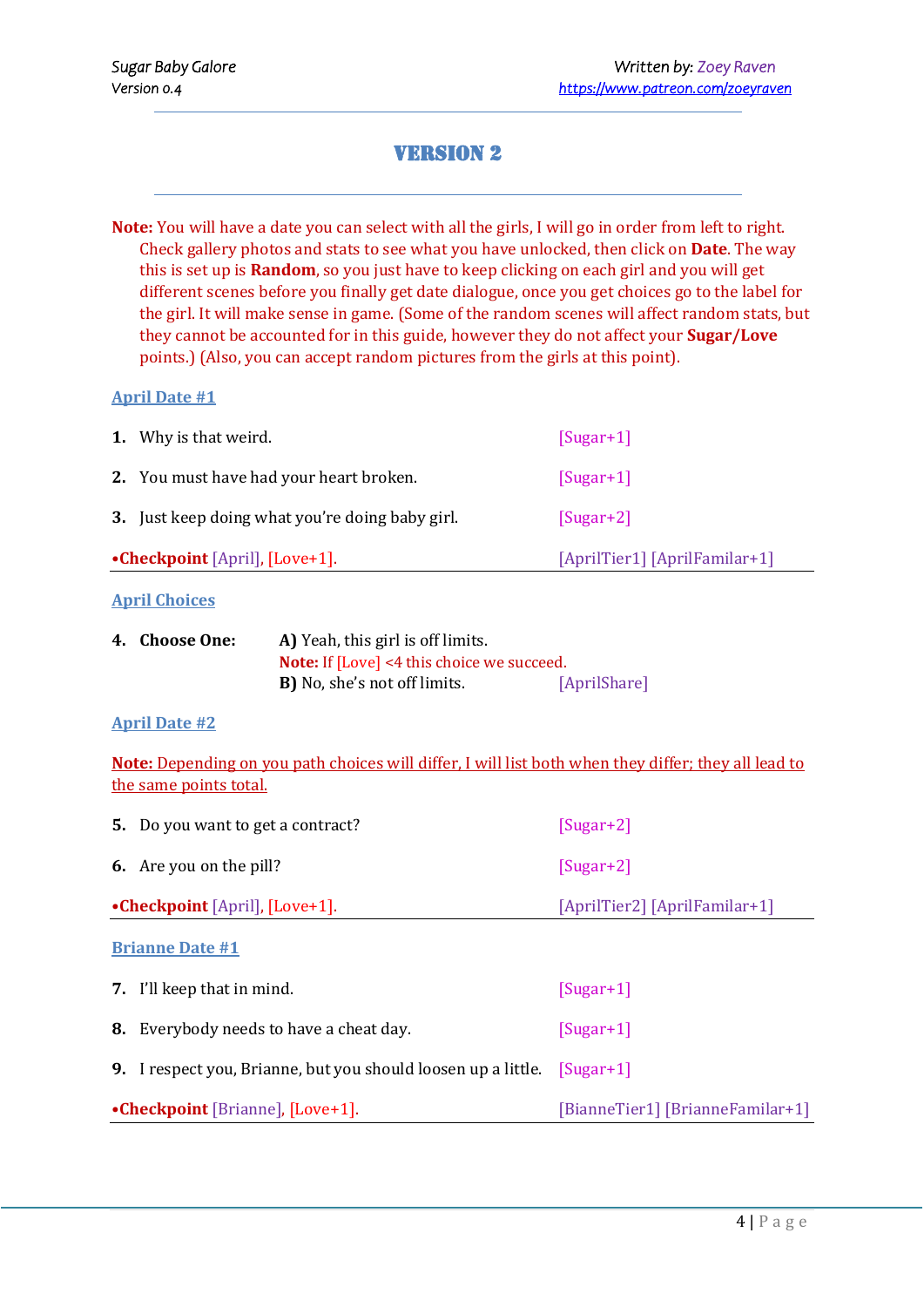#### **Brianne Date #2**

| 10. Let's see if the show lives up to its predecessor.    | $[Sugar+1]$                      |
|-----------------------------------------------------------|----------------------------------|
| 11. Let's sit here a bit and leave when other people have | $[Sugar+1]$                      |
| 12. Let Brianne do her thing.                             | $[Sugar+1]$                      |
| •Checkpoint [Brianne], [Love+1].                          | [BianneTier2] [BrianneFamilar+1] |
| <b>Lee Date #1</b>                                        |                                  |
| 13. At least you have some things to talk about with your | $[Sugar+1]$                      |
| 14. Why don't I keep you company tonight?                 | $[Sugar+1]$                      |
| 15. Move away.                                            | $[Sugar+1]$                      |
| •Checkpoint [Lee], [Love+1].                              | [LeeTier1] [LeeFamilar+1]        |
| <b>Lee Date #2</b>                                        |                                  |
| 16. I'm glad you came over today.                         | $[Sugar+2]$                      |
| 17. You really want me to stop?                           | $[Sugar+2]$                      |
| •Checkpoint [Lee], [Love+1].                              | [LeeTier2] [LeeFamilar+1]        |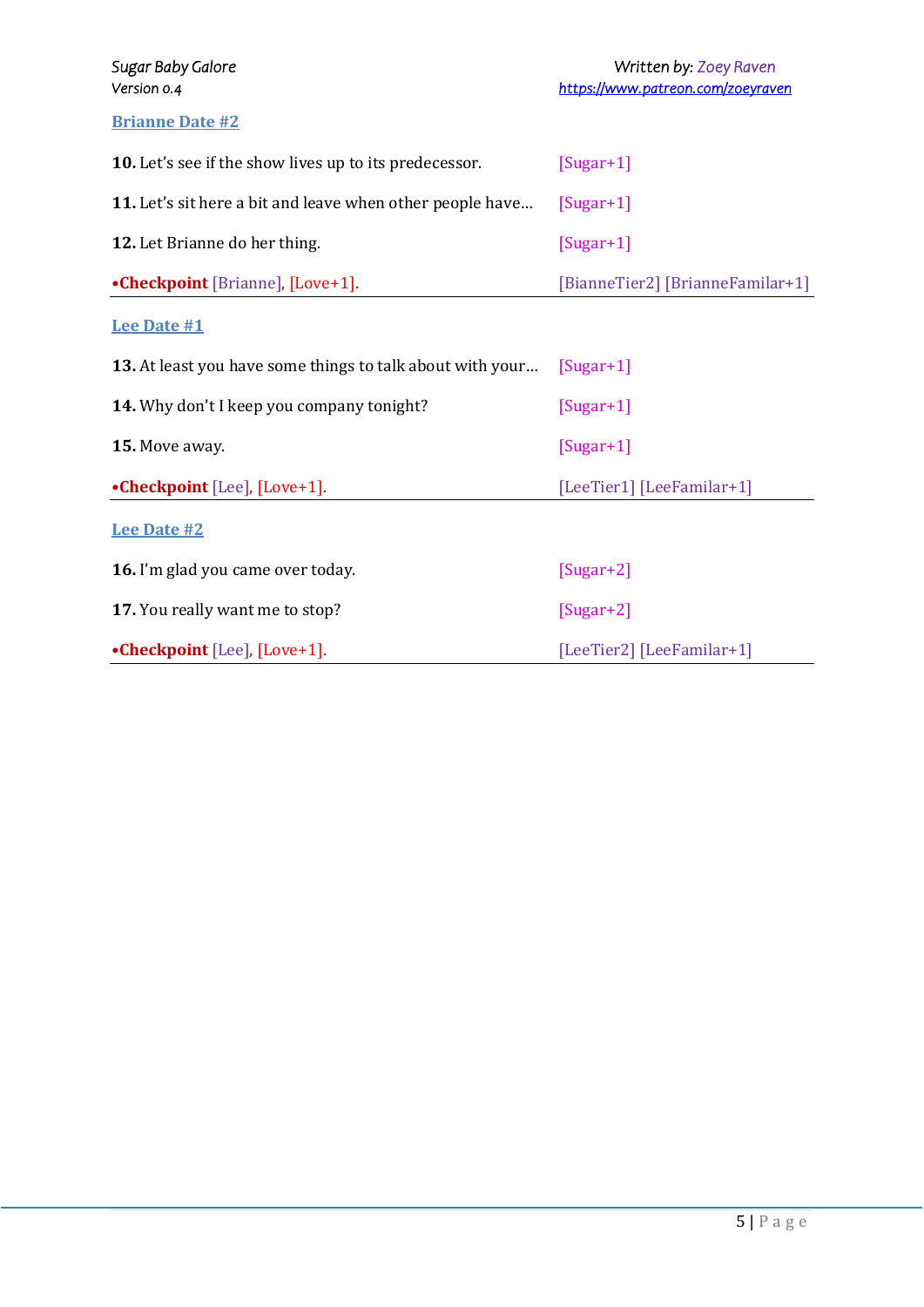## **VERSION 3**

<span id="page-5-0"></span>**Note:** Depending on the path you chose for each girl you may get one of the 2 dates for Date #3.

|    | <b>April Date #3a</b>                               |                                  |
|----|-----------------------------------------------------|----------------------------------|
|    | 1. Let April win.                                   | $[Sugar+1]$                      |
|    | 2. I'm glad you came.                               | $[Sugar+1]$                      |
|    | •Checkpoint [April], [Love+1].                      | [AprilTier3] [AprilFamilar+1]    |
|    | <b>April Date #3b</b>                               |                                  |
|    | 3. Let April win.                                   | $[Sugar+1]$                      |
|    | 4. It's alright. You're lean enough to eat whatever | $[Sugar+1]$                      |
|    | 5. I'm glad you came.                               | $[Sugar+1]$                      |
|    | •Checkpoint [April], [Love+1].                      | [AprilTier3] [AprilFamilar+1]    |
|    | <b>Brianne Date #3a</b>                             |                                  |
|    | 6. I'm glad I'm showing you some new things.        | $[Sugar+1]$                      |
| 7. | Can I have a kiss.                                  | $[Sugar+1]$                      |
|    | 8. I want to make love to you.                      | $[Sugar+1]$                      |
|    | •Checkpoint [Brianne], [Love+1].                    | [BianneTier3] [BrianneFamilar+1] |
|    | <b>Brianne Date #3b</b>                             |                                  |
|    | 9. I'm glad to show you some new things.            | $[Sugar+1]$                      |
|    | 10. Can I have a kiss?                              | $[Sugar+1]$                      |
|    | 11. I want to make love to you.                     | $[Sugar+1]$                      |
|    | •Checkpoint [Brianne], [Love+1].                    | [BianneTier3] [BrianneFamilar+1] |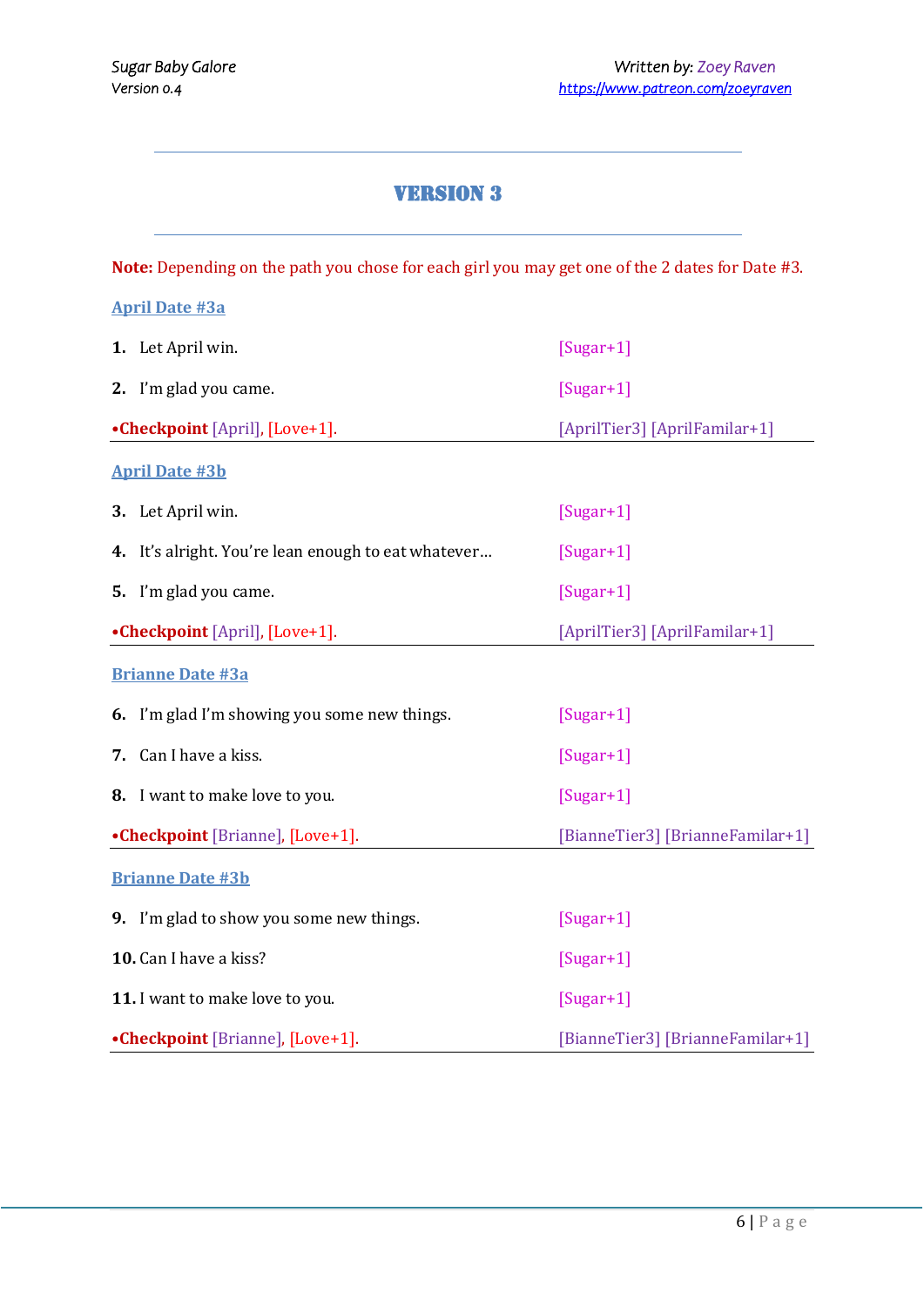**Note:** Lee only has one version of date 3.

#### **Lee Date #3**

| 12. I can't wait to see you in a bathing suit.           | $[Sugar+1]$               |
|----------------------------------------------------------|---------------------------|
| 13. I'm getting uncomfortable, I'm going to take of some | $ Sugar+1 $               |
| • Checkpoint [Lee], $[Lower 1]$ .                        | [LeeTier3] [LeeFamilar+1] |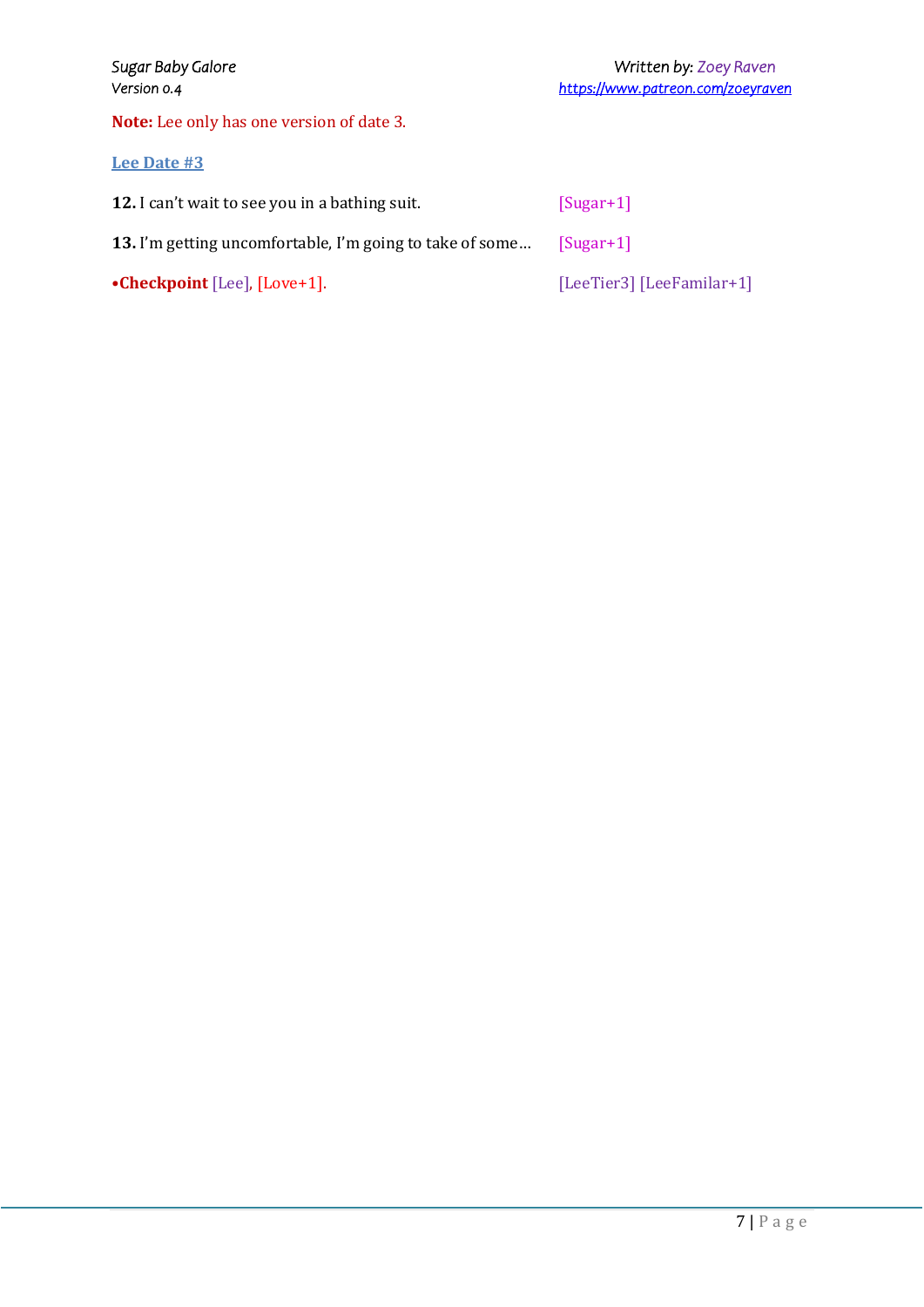# Version 4

**Note:** Depending on the path you chose for each girl you may get one of the 2 dates for Date #3.

| <b>April Date #4a</b>                      |                                  |  |  |
|--------------------------------------------|----------------------------------|--|--|
| 1. Let April live with Victor (MC)         | [Sugar+3] [AprilLiveIn]          |  |  |
| 2. Start pumping slowly.                   | $[Sugar+1]$                      |  |  |
| •Checkpoint [April], [Love+1].             | [AprilTier4] [AprilFamilar+1]    |  |  |
| <b>April Date #4b</b>                      |                                  |  |  |
| 3. Let April live with Victor (MC)         | [Sugar+3] [AprilLiveIn]          |  |  |
| Soft Approach<br>4.                        | $[Sugar+1]$                      |  |  |
| •Checkpoint [April], [Love+1].             | [AprilTier4] [AprilFamilar+1]    |  |  |
| <b>Brianne Date #4b</b>                    |                                  |  |  |
| 5. He needs to work to make money.         | $[Sugar+1]$                      |  |  |
| 6. It's a different style.                 | $[Sugar+1]$                      |  |  |
| •Checkpoint [Brianne], [Love+1].           | [BianneTier3] [BrianneFamilar+1] |  |  |
| <b>Brianne Date #4b</b>                    |                                  |  |  |
| 7. He needs to work to make money.         | $[Sugar+1]$                      |  |  |
| 8. Who said you look slutty?               | $[Sugar+1]$                      |  |  |
| •Checkpoint [Brianne], [Love+1].           | [BianneTier3] [BrianneFamilar+1] |  |  |
| Note: Lee only has one version of date #3. |                                  |  |  |
| <b>Lee Date #4a</b>                        |                                  |  |  |
| 14. You look beautiful in the choker.      | $[Sugar+1]$                      |  |  |
| 15. I'm going to enjoy you mouth.          | $[Sugar+1]$                      |  |  |
| •Checkpoint [Lee], [Love+1].               | [LeeTier4] [LeeFamilar+1]        |  |  |